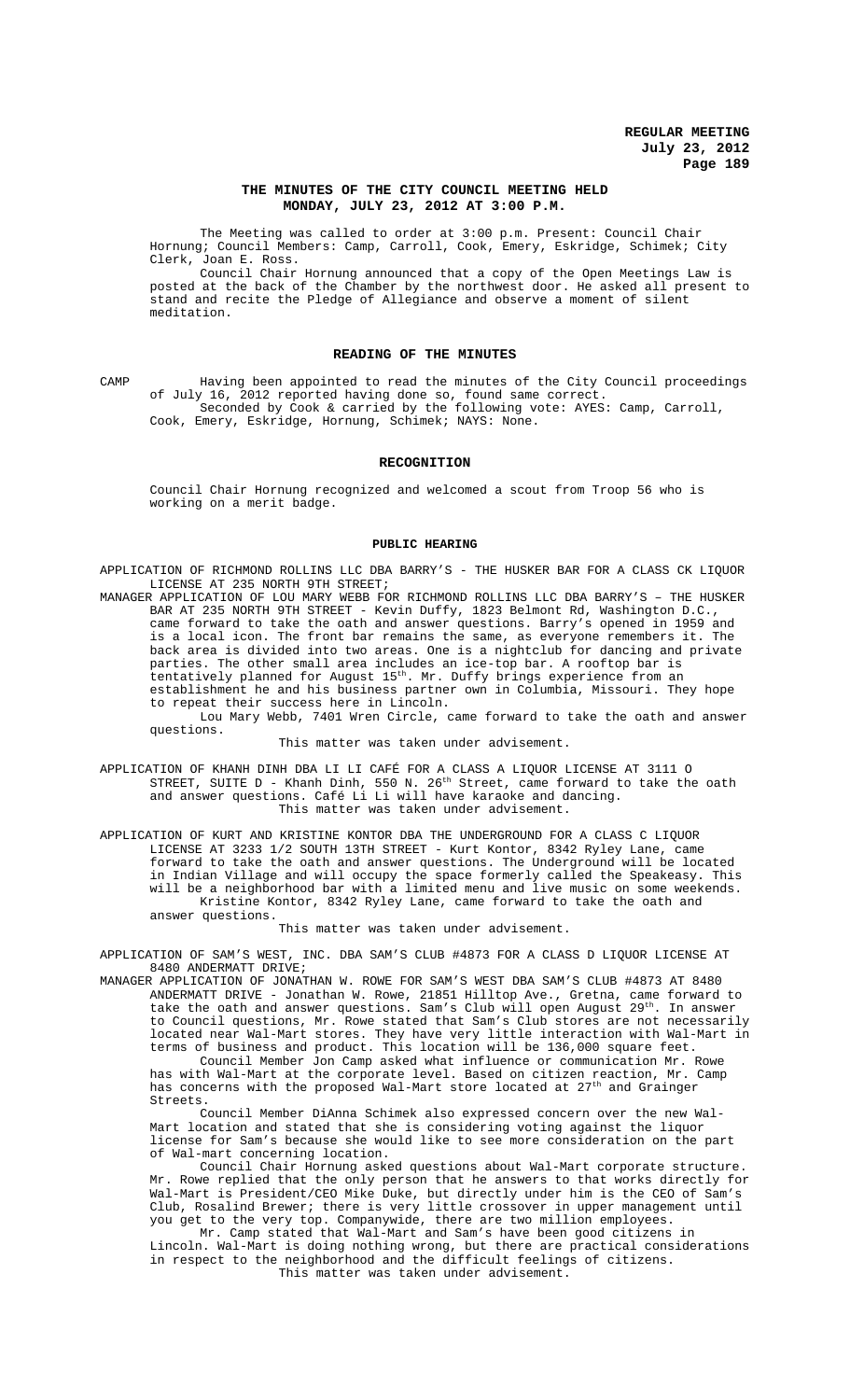VACATION NO. 12003 - VACATING THE NORTH-SOUTH ALLEY LOCATED ONE-HALF BLOCK WEST OF SOUTH 52ND STREET BETWEEN PRESCOTT AVENUE AND COOPER AVENUE - Tim Gergen, Olsson Associates, came forward as representative for Union College. They seek this alley vacation to accommodate an expanded advent center and possible future student housing on their campus.

This matter was taken under advisement.

AMENDING THE ANTELOPE VILLAGE REDEVELOPMENT AGREEMENT TO REFLECT CURRENT CONDITIONS AND IDENTIFY 2011 AS THE BASE YEAR - David Landis, Director of Urban Development, came forward to state that this request is being made to set 2011 as the base year and make 2012 the first operative year for this project, as allowed by State legislation. Originally this project came about under a very constrained timeline and involved an intricate arrangement involving Matt Talbot Kitchen, Assurity and NeighborWorks. At that point, NeighborWorks wanted a nitchen, Assuitty and Neismonsons. It will have the City was to have access to parking and a conference room as part of that arrangement. In the intervening time, NeighborWorks has decided it would be better to refurbish an old home in the neighborhood to use as office space. The City finds this acceptable since it meets the objective of positive community development. Reductions have been made in the building and TIF amounts to reflect the changes that have occurred since the inception of this project. The original agreement was for 8.2 million dollars of building and \$636,000.00 of tax increment financing. This will now be 5.4 million dollars of building, and \$482,000 of TIF. In answer to Council questions, Mr. Landis explained that the Amendment includes provisions for the City to use the new conference room at Neighborworks, as originally agreed.

Michael Renken, Executive Director of NeighborWorks Lincoln, came forward to state that all six of the townhomes built during Phase 1 are sold and five are occupied. Phase 2 is for an additional six units; however, due to the overwhelming success of this project and the fact that offers have been made on four of the new properties even before they are built, Mr. Renken will seek the approval of his Board to build twelve units during Phase 2. Currently there are no plans for the lot where the office building was intended to go. It is hoped that the area will become a green space, possibly a community garden or orchard. The new office will have a meeting/training room which will be made available to neighborhood and community organizations, as well as to the City.

Council Member Jon Camp asked for clarification of dollar amounts associated with this project. Mr. Renken reported that the first six townhomes sold for a total of approximately \$864,000.00; two for \$122,000.00, two for \$144,000.00 and two for \$166,000.00. The prices for the Phase 2 units will be \$5,000.00 more per unit.

Andrew Willis, Cline, Williams, Wright, Johnson & Oldfather, L.L.P., came forward to state that the \$864,000.00 valuation of the TIF is based on the purchase price of the homes in Phase 1, which is less than the construction costs. Phase 2 may include twelve units, so it would be approximately 1.7 million. Roughly speaking, the \$864,000.00 in value on each of the second and third increments of 6 townhome units is speculated to generate \$166,000.00.

Mr. Renken estimated that a townhome that sells for \$166,000.00 costs approximately \$200,000.00 to build. The TIF money goes to subsidize the cost of the neighborhood rejuvenation and is allowing them to put the units into the marketplace at a price less than what it costs them to build. This matter was taken under advisement.

MISC. NO. 12006 - DECLARING THE HOLDREGE/IDYLWILD REDEVELOPMENT AREA AS BLIGHTED AND SUBSTANDARD IN AN ESTIMATED 7 ACRES GENERALLY BETWEEN NORTH 34TH AND NORTH 37TH STREET, FROM HOLDREGE STREET SOUTH TO APPLE STREET - David Landis, Director of Urban Development, came forward to state that this is the first of three steps that will come before City Council for decision making about redevelopment in this area. The blight designation is based on findings by Hanna:Keelan Associates, P.C. and includes seven acres, half of which are City right-of-way, and nine structures. In addition to the removal of dilapidated buildings and improvements to infrastructure, there will be some ancillary benefits for neighborhood, such as office and retail space. The neighborhood has been heavily involved and is here today with a letter of endorsement.

Ann Bleed, President of the East Campus Community Organization, came forward strongly in favor of this issue. The developers have been very responsive to the ideas and concerns of the neighborhood. At two neighborhood meetings, both of which had attendance of over forty people, support for this project was overwhelming. The mix use development would be within walking distance of East Campus and the residential neighborhood for easy access by students, faculty, and residents. The current buildings and public right-of-way are in disrepair. It would not be easy to redevelop this area one piece at a time.

Council Member Camp asked about any potential facilities available for use by a local private autism school, since the area is so close to the Barkley Center.

Ms. Bleed replied that the Warren United Methodist Church is combining with other congregations. They are amenable to renting their building during the week, with the potential of selling in the future. The church is located on a tree-lined residential street and has 5 classrooms, a social hall and nearby parking in addition to the worship center.

This matter was taken under advisement.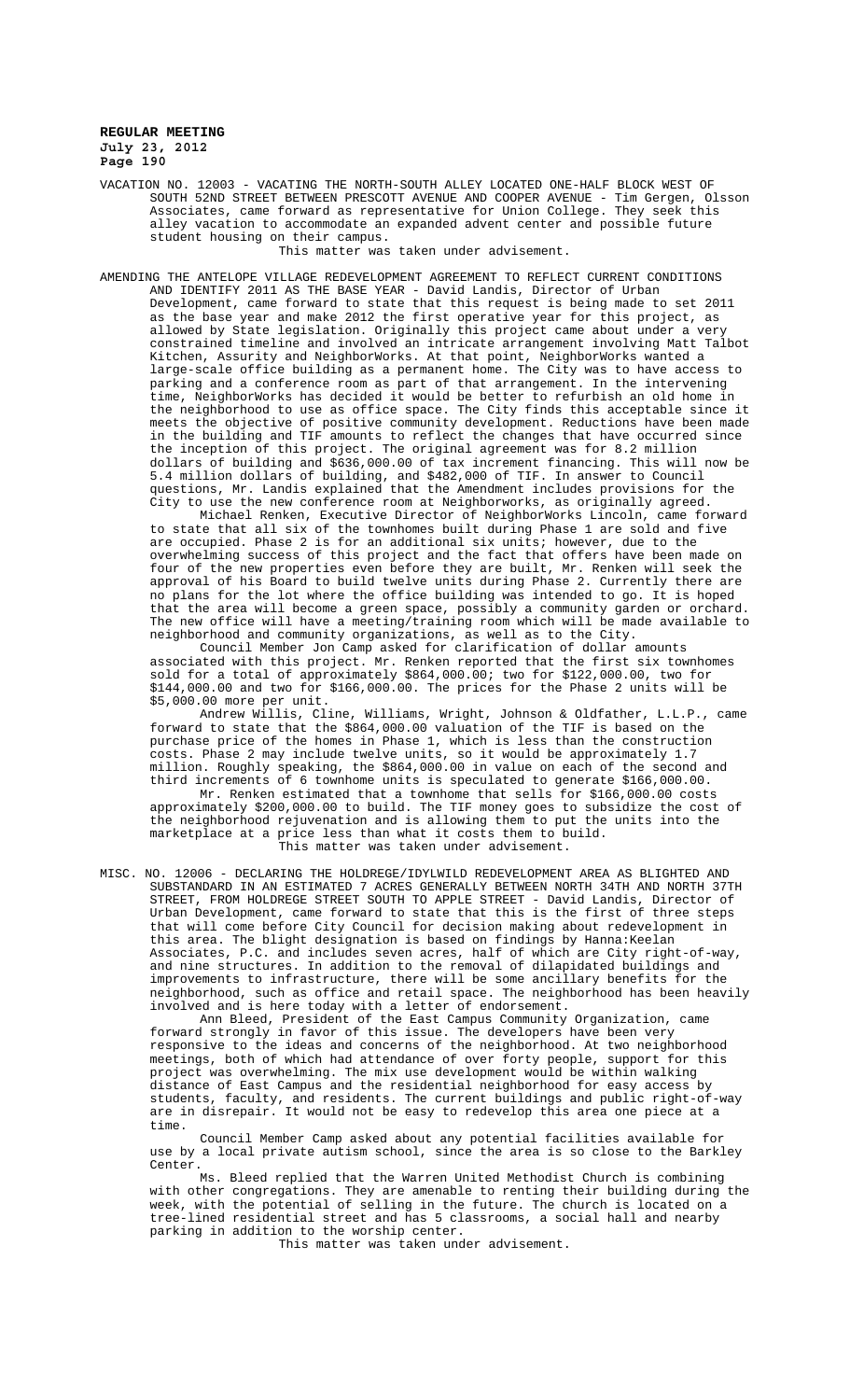## **COUNCIL ACTION**

#### **REPORTS OF CITY OFFICERS**

CLERK'S LETTER AND MAYOR'S APPROVAL OF RESOLUTIONS AND ORDINANCES PASSED BY THE CITY COUNCIL ON JULY 9, 2012 - CLERK presented said report which was placed on file in the Office of the City Clerk. **(27-1)**

## **PETITIONS & COMMUNICATIONS**

SETTING THE HEARING DATE OF MONDAY, AUGUST 13, 2012 AT 3:00 P.M. FOR THE APPLICATION OF ZIPLINE BREWING CO. DBA ZIPLINE BREWING CO. FOR A CLASS L LIQUOR LICENSE LOCATED AT 2100 MAGNUM CIRCLE, SUITE 1 - CLERK read the following resolution, introduced by Carl Eskridge, who moved its adoption:<br>A-86916 BE IT RESOLVED by the City Council, of the Cit

A-86916 BE IT RESOLVED by the City Council, of the City of Lincoln, that a hearing date is hereby set for Monday, August 13, 2012, at 3:00 p.m. or as soon thereafter as possible in the City Council Chambers, County-City Building, 555 S. 10th St., Lincoln, NE for the application of Zipline Brewing Co. dba Zipline Brewing Co., Class L liquor license located at 2100 Magnum Circle, Suite 1. Class L liquor license located at 2100 Magnum Circle, Suite If the Police Dept. is unable to complete the investigation by said time, a new hearing date will be set.

Introduced by Carl Eskridge Seconded by Carroll and carried by the following vote: AYES: Camp, Carroll, Cook, Emery, Eskridge, Hornung, Schimek; NAYS: None.

SETTING THE HEARING DATE OF MONDAY, AUGUST 13, 2012 AT 3:00 P.M. FOR THE APPLICATION OF STL OF NEBRASKA INC. DBA TARGET STORE T-0879 FOR A CLASS DK LIQUOR LICENSE LOCATED AT 5330 SOUTH 56TH STREET - CLERK read the following resolution, introduced by Carl Eskridge, who moved its adoption:

A-86917 BE IT RESOLVED by the City Council, of the City of Lincoln, that a hearing date is hereby set for Monday, June 23, 2012, at 3:00 p.m. or as soon thereafter as possible in the City Council Chambers, County-City Building, 555 S. 10th St., Lincoln, NE for the application of STL of Nebraska Inc. dba Target Store T - 0879, Class DK liquor license located at 5330 S. 56th Street. If the Police Dept. is unable to complete the investigation by said time, a new hearing date will be set.

Introduced by Carl Eskridge Seconded by Carroll and carried by the following vote: AYES: Camp, Carroll, Cook, Emery, Eskridge, Hornung, Schimek; NAYS: None.

INFORMAL PETITION TO CREATE A PAVING DISTRICT ON WEST NANCE AVENUE BETWEEN NW 8TH AND NW 9TH STREETS SUBMITTED BY HEATHER NUNN - CLERK presented said petition which was referred to the Public Works Dept. on July 11, 2012.

PLACED ON FILE IN THE OFFICE OF THE CITY CLERK: Waiver No. 12011 approved by the Planning Director on July 10, 2012, requested by Orange Development, Inc., for a waiver to allow the parking plan which includes 13 stalls that do not conform to all applicable design standards. This waiver is only effective for one year from the date of approval, after which time, all parking on this site must conform to the design standards. This waiver is a temporary measure during the construction of the new store on site. The property is generally located at S. 48th St. and Van Dorn St. Waiver No. 11015 to Final Plat No. 04071, Stone Bridge Creek 8th Addition, approved by the Planning Director on July 16, 2012, requested by Engineering Design Consultants, for a waiver to extend the time for two years to install landscape screen, ornamental lighting, sidewalks, pedestrian way sidewalks, street name signs and street paving, as agreed upon in the Settlement Agreement approved May 21, 2012. The improvements shall be completed by July 16, 2014. Property is generally located at S. 14th St. and Humphrey Ave. Waiver No. 12002 to Final Plat No. 04037, Stone Bridge Creek 5th Addition, approved by the Planning Director on July 16, 2012, requested by Engineering

Design Consultants, for a waiver to install sidewalks, as agreed upon in the Settlement Agreement approved May 21, 2012. The improvements shall be completed by July 16, 2014. Property is generally located at Redstone Rd. and Humphrey Ave.

Administrative Amendment No. 12031 to Use Permit No. 53, Russwood, approved by the Planning Director on July 16, 2012, requested by Inmotion Auto Care, Inc., to change the floor area for Lot 2 from 8,200 square feet to 9,500 square feet and to change the unassigned square feet from 7,300 to 6,000, on property generally located at Russwood Pkwy. and O St.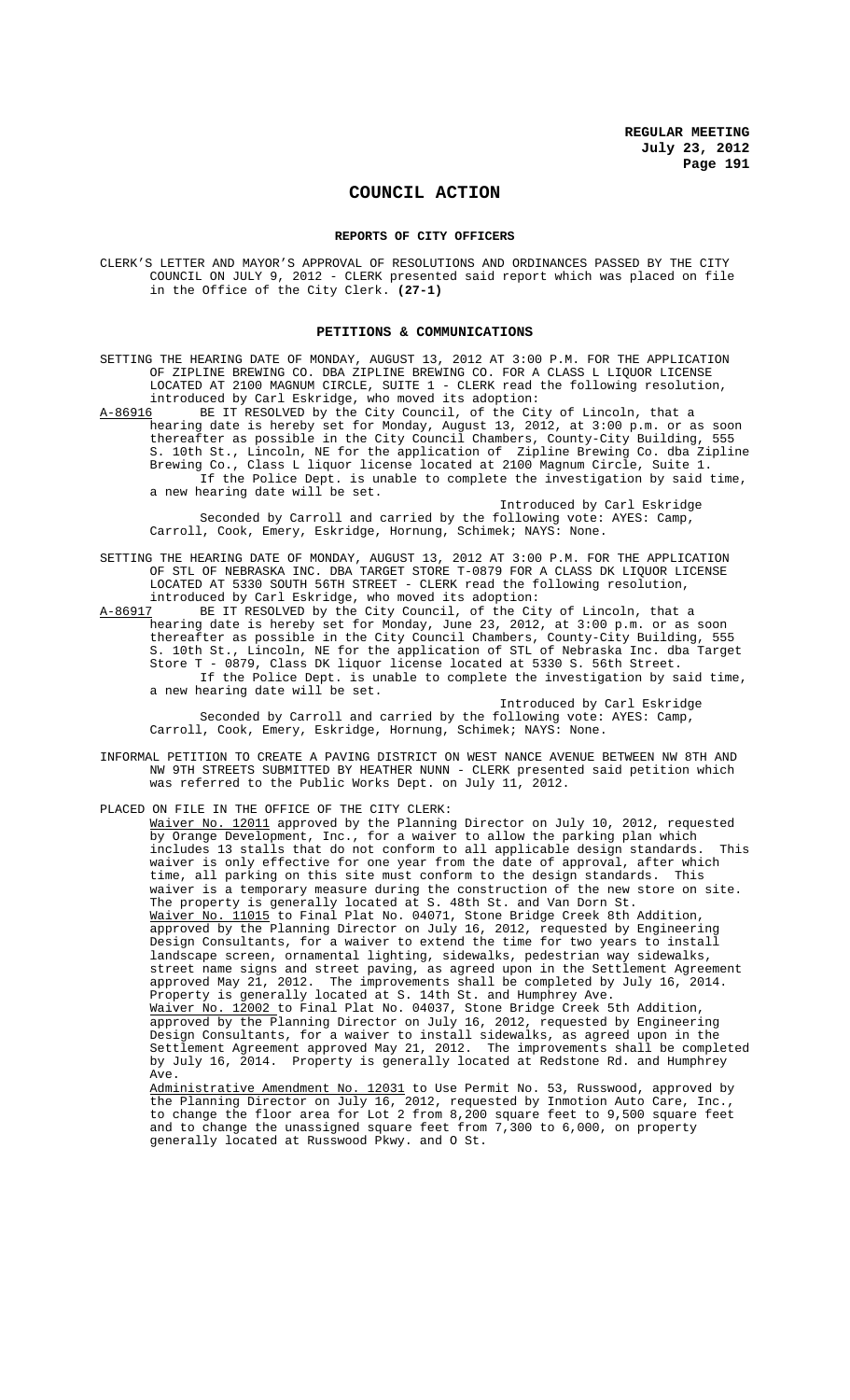REFERRALS TO THE PLANNING DEPARTMENT:

Change of Zone No. 12018 - Requested by Olsson Associates, Holdrege/Idylwild Redevelopment Planned Unit Development, for a change of zone from B-1 Local Business, R-6 Residential District and R-5 Residential District to B-1 Local<br>Business District PUD, on property legally described Lots 1-5, Lots 13-16, and Business District PUD, on property legally described Lots 1-5, Lots 13-16, and a portion of the east-west alley, Block 1, Idylwild Place; Lot 3, Idylwild Place 1st Addition; Lots 1-4, Paine's Subdivision and a portion of N. 35th Street right-of-way; from R-2 Residential District to R-2 Residential District PUD, legally described as Lots 5 and 6, Block 1, Woods Bros. University Addition; and from R-6 Residential District to R-6 Residential District PUD, legally described as Lots 1-4, Block 1, Woods Bros. University Place Addition, Lot 48, University Park and a portion of Lot 46, University Park; all located in the NE 1/4 of Section 19-10-7, Lancaster County, Nebraska, generally located at N. 35th Street and Holdrege Street; for a Planned Unit Development designation of said property; and for approval of a development plan which proposes modifications to the Zoning Ordinance and Land Subdivision Ordinance to allow approximately 66,000 square feet of commercial floor area and approximately 40 residential dwelling units.

Change of Zone No. 12022 - Requested by the Director of Planning, amending Section 27.07.030 of the Lincoln Municipal Code to allow any use approved by the Lancaster County Board of Commissioners by the granting of an amusement license for such use as a permitted conditional use in the AG Agriculture District, provided said conditional use is limited to one event per calendar year; and repealing Section 27.07.030 of the Lincoln Municipal Code as hitherto existing. Special Permit No. 12028 - Requested by Olsson Associates, 112TH Street Homeowners Association Community Unit Plan, for up to six dwelling units on approximately 49.5 acres of land, with waivers to storm water detention, block length, lot frontage, maximum allowed density, setbacks, and minimum lot area, on property legally described as Lots 19, 23, 28, 35, 39, 41, and 49 I.T., all in the SE 1/4 of Section 25-10-7, Lancaster County, Nebraska, generally located one-half mile south of O Street on the west side of South 112th Street. The Planning Commission action is final action, unless appealed to the City Council.

#### **MISCELLANEOUS REFERRALS - NONE**

#### **LIQUOR RESOLUTIONS**

APPLICATION OF RICHMOND ROLLINS LLC DBA BARRY'S - THE HUSKER BAR FOR A CLASS CK LIQUOR LICENSE AT 235 NORTH 9TH STREET - CLERK read the following resolution, introduced by Jon Camp, who moved its adoption for approval:

A-86918 BE IT RESOLVED by the City Council of the City of Lincoln, Nebraska: That after hearing duly had as required by law, consideration of the facts of this application, the Nebraska Liquor Control Act, and the pertinent City ordinances, the City Council recommends that the application of Richmond Rollins LLC dba Barry's - The Husker Bar for a Class "CK" liquor license at 235 North 9th Street, Lincoln, Nebraska, for the license period ending October 31, 2012, be approved with the condition that the premises must comply in every respect with all city and state regulations.

The City Clerk is directed to transmit a copy of this resolution to the Nebraska Liquor Control Commission.

Introduced by Jon Camp

Seconded by Cook and carried by the following vote: AYES: Camp, Carroll, Cook, Emery, Eskridge, Hornung, Schimek; NAYS: None.

MANAGER APPLICATION OF LOU MARY WEBB FOR RICHMOND ROLLINS LLC DBA BARRY'S - THE HUSKER BAR AT 235 NORTH 9TH STREET - CLERK read the following resolution, introduced by Jon Camp, who moved its adoption for approval:

A-86919 WHEREAS, Richmond Rollins LLC dba Barry's - The Husker Bar located at 235 North 9th Street, Lincoln, Nebraska has been approved for a Retail Class

"CK" liquor license, and now requests that Lou Mary Webb be named manager; WHEREAS, Lou Mary Webb appears to be a fit and proper person to manage said business.

NOW, THEREFORE, BE IT RESOLVED by the City Council of the City of Lincoln, Nebraska:

That after hearing duly had as required by law, consideration of the facts of this application, the Nebraska Liquor Control Act, and the pertinent City ordinances, the City Council recommends that Lou Mary Webb be approved as manager of this business for said licensee. The City Clerk is directed to transmit a copy of this resolution to the Nebraska Liquor Control Commission. Introduced by Jon Camp

Seconded by Cook and carried by the following vote: AYES: Camp, Carroll, Cook, Emery, Eskridge, Hornung, Schimek; NAYS: None.

APPLICATION OF KHANH DINH DBA LI LI CAFÉ FOR A CLASS A LIQUOR LICENSE AT 3111 O STREET, SUITE D - CLERK read the following resolution, introduced by Jon Camp, who moved its adoption for approval:

with the condition that:

A-86920 BE IT RESOLVED by the City Council of the City of Lincoln, Nebraska: That after hearing duly had as required by law, consideration of the facts of this application, the Nebraska Liquor Control Act, and the pertinent City ordinances, the City Council recommends that the application of Khanh Dinh dba Li Li Café for a Class "A" liquor license at 3111 O Street, Suite D, Lincoln, Nebraska, for the license period ending April 30, 2013, be approved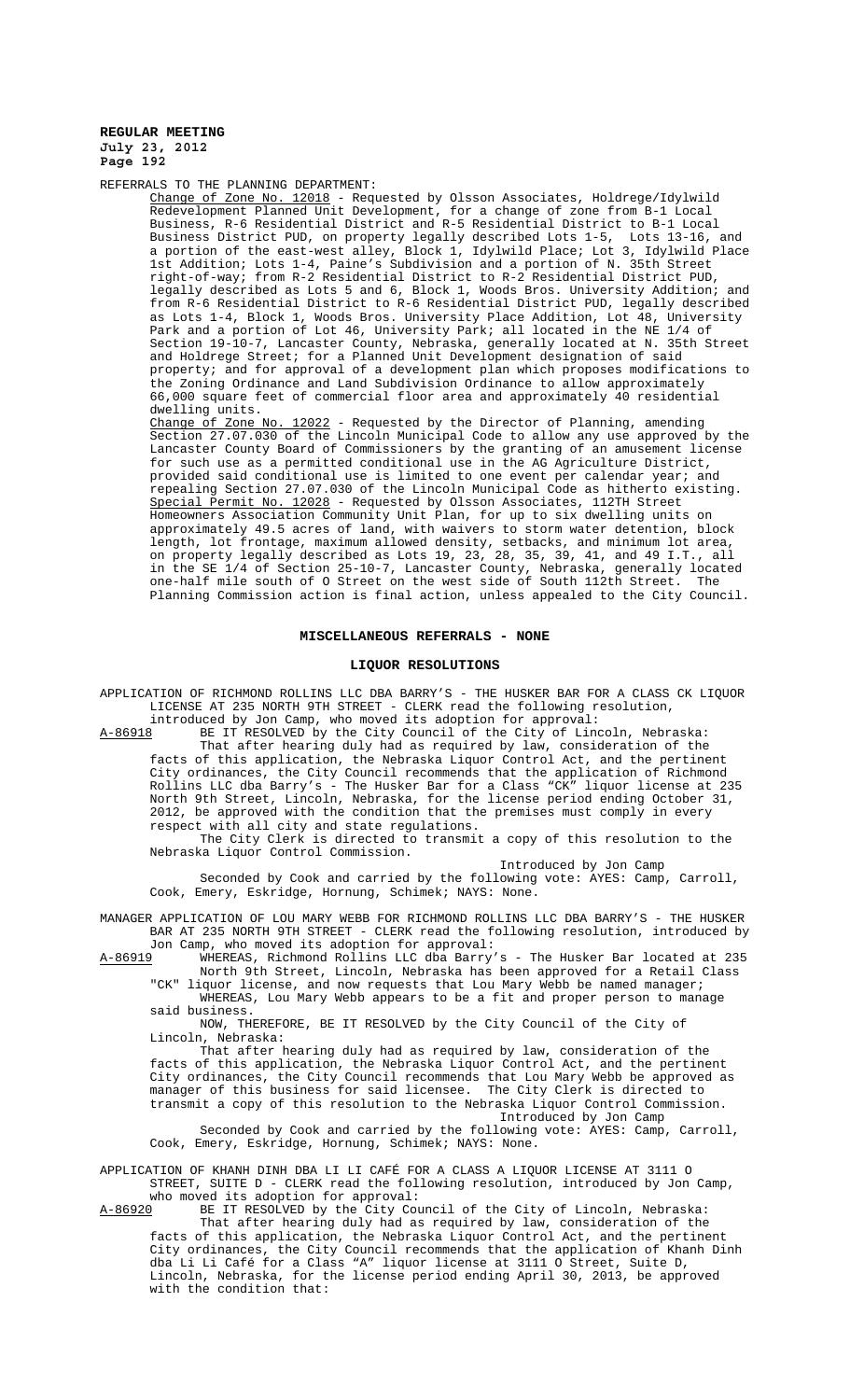1. Applicant must successfully complete the responsible beverage server training course required by Section 5.04.035 of the Lincoln Municipal Code within 30 days of approval of this resolution.

2. The premises must comply in every respect with all city and state regulations.

The City Clerk is directed to transmit a copy of this resolution to the Nebraska Liquor Control Commission.

Introduced by Jon Camp

Seconded by Hornung and carried by the following vote: AYES: Camp, Carroll, Cook, Emery, Eskridge, Hornung, Schimek; NAYS: None.

APPLICATION OF KURT AND KRISTINE KONTOR DBA THE UNDERGROUND FOR A CLASS C LIQUOR LICENSE AT 3233 1/2 SOUTH 13TH STREET - CLERK read the following resolution,

introduced by Jon Camp, who moved its adoption for approval: A-86921 BE IT RESOLVED by the City Council of the City of Lincoln, Nebraska:

That after hearing duly had as required by law, consideration of the facts of this application, the Nebraska Liquor Control Act, and the pertinent City ordinances, the City Council recommends that the application of Kurt and Kristine Kontor dba The Underground for a Class "C" liquor license at 3233 1/2 South 13th Street, Lincoln, Nebraska, for the license period ending October 31, 2012, be approved with the condition that:

1. <sup>1</sup> Applicant must successfully complete the responsible beverage server training course required by Section 5.04.035 of the Lincoln Municipal Code within 30 days of approval of this resolution.

2. The premises must comply in every respect with all city and state regulations.

The City Clerk is directed to transmit a copy of this resolution to the Nebraska Liquor Control Commission.

Introduced by Jon Camp

Seconded by Emery and carried by the following vote: AYES: Camp, Emery, Eskridge, Hornung; NAYS: Carroll, Cook, Schimek.

APPLICATION OF SAM'S WEST, INC. DBA SAM'S CLUB #4873 FOR A CLASS D LIQUOR LICENSE AT 8480 ANDERMATT DRIVE - CLERK read the following resolution, introduced by Jon Camp, who moved its adoption for denial:

A-86922 BE IT RESOLVED by the City Council of the City of Lincoln, Nebraska: That after hearing duly had as required by law, consideration of the facts of this application, the Nebraska Liquor Control Act, pertinent City ordinances, and the following:

a. If the applicant is of a class of person to whom no license can be issued.<br>h

If the existing population of the City of Lincoln and the projected population growth of the City of Lincoln and within the area to be

served are adequate to support the proposed license.<br>c. If the issuance of the license would be If the issuance of the license would be compatible with the nature of the neighborhood or community.<br>d. If existing licenses

If existing licenses with similar privileges adequately serve the area.

e. If there are any existing motor vehicle and/or pedestrian traffic flow issues in the area or if this application would cause motor vehicle and/or pedestrian traffic flow issues.<br>f. If there is an ade

If there is an adequate number of existing law enforcement officers in the area.

g. If there are zoning and/or distance restrictions that prevent the issuance of a license.<br>h If there

If there are sanitation and/or sanitary conditions on or about the area.

i. If a citizens' protest has been made.

The City Council recommends to the Nebraska Liquor Control Commission that the application of Sam's West, Inc. dba Sam's Club #4873 for a Class "D" liquor license at 8480 Andermatt Drive, Lincoln, Nebraska, be denied. The City Council has determined that the application should be denied for one or more of the following reasons:

a. The applicant is unfit, unwilling, and/or unable to properly provide the service proposed within the City of Lincoln.

b. The applicant cannot conform to all provisions and requirements of and rules and regulations adopted pursuant to the Nebraska Liquor Control Act and/or pertinent City ordinances.<br>c. The applicant has not

The applicant has not demonstrated that the type of management and control to be exercised over the premises described in the application will be sufficient to insure that the licensed business can conform to all provisions and requirements of and rules and regulations adopted pursuant to the Nebraska Liquor Control Act, and pertinent City ordinances.

d. The applicant has not demonstrated that the issuance of the license is or will be required by the present or future public convenience and necessity.

BE IT FURTHER RESOLVED that the City Clerk is directed to transmit a copy of this resolution to the Nebraska Liquor Control Commission. Introduced by Jon Camp

Seconded by Schimek and carried by the following vote: AYES: Camp, Cook, Emery, Eskridge, Schimek; NAYS: Carroll, Hornung.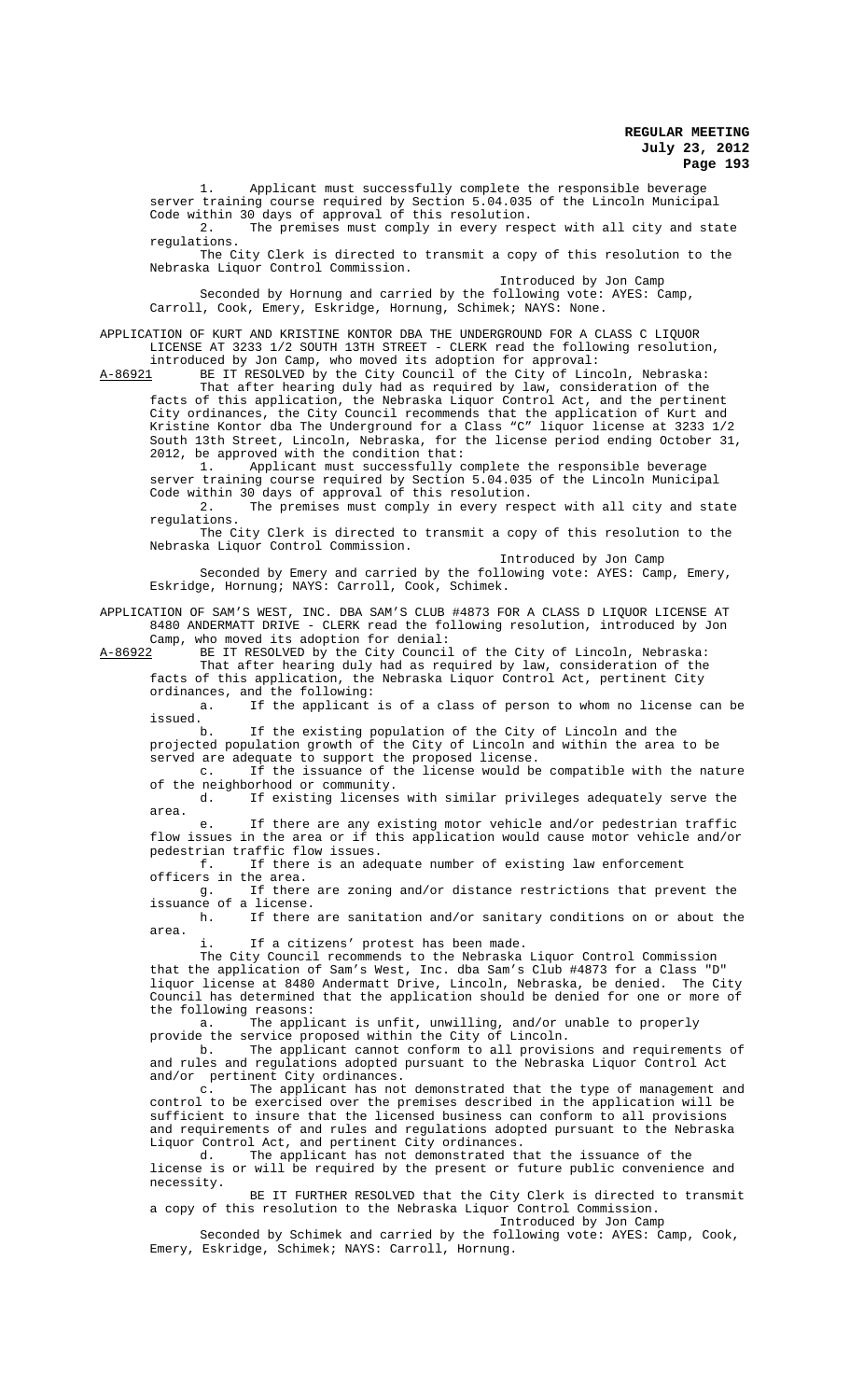MANAGER APPLICATION OF JONATHAN W. ROWE FOR SAM'S WEST DBA SAM'S CLUB #4873 AT 8480 ANDERMATT DRIVE - CLERK read the following resolution, introduced by Jon Camp, who moved its adoption for approval:

A-86923 WHEREAS, Sam's West, Inc. dba Sam's Club #4873 located at 8480 Andermatt Drive, Lincoln, Nebraska has been approved for a Retail Class "D" liquor

license, and now requests that Jonathan W. Rowe be named manager;

WHEREAS, Jonathan W. Rowe appears to be a fit and proper person to manage said business.

NOW, THEREFORE, BE IT RESOLVED by the City Council of the City of Lincoln, Nebraska:

That after hearing duly had as required by law, consideration of the facts of this application, the Nebraska Liquor Control Act, and the pertinent City ordinances, the City Council recommends that Jonathan W. Rowe be approved as manager of this business for said licensee. The City Clerk is directed to transmit a copy of this resolution to the Nebraska Liquor Control Commission. Introduced by Jon Camp

Seconded by Schimek and carried by the following vote: AYES: Camp, Carroll, Cook, Emery, Eskridge, Hornung, Schimek; NAYS: None.

# **ORDINANCES - 2ND READING & RELATED RESOLUTIONS (as required)**

VACATION NO. 12003 - VACATING THE NORTH-SOUTH ALLEY LOCATED ONE-HALF BLOCK WEST OF SOUTH 52ND STREET BETWEEN PRESCOTT AVENUE AND COOPER AVENUE - CLERK read an ordinance, introduced by Doug Emery, vacating the alley located one-half block west of South 52nd Street between Prescott Avenue and Cooper Avenue within the Union College campus, and retaining title thereto in the City of Lincoln, Lancaster County, Nebraska, the second time.

### **PUBLIC HEARING - RESOLUTIONS**

APPROVING AN ADVERTISING AGREEMENT BETWEEN THE CITY OF LINCOLN AND PINNACLE BANK FOR ADVERTISING ON ELECTRONIC SIGNS AT PERSHING MUNICIPAL AUDITORIUM FOR A TWO YEAR TERM - CLERK read the following resolution, introduced by Doug Emery, who moved

its adoption:<br><u>A-86924</u> WHEREAS .<br>WHEREAS, the City of Lincoln owns and operates Pershing Municipal Auditorium located at 226 Centennial Mall South in Lincoln, Nebraska; and

WHEREAS, two exterior animated programmable electronic message systems, one interior animated programmable electronic message system, a four-sided scoreboard in the main arena, and lobby signage are located at said auditorium; and

WHEREAS, Pinnacle Bank, 1401 N Street, Lincoln, NE 68508, wishes to acquire the right to display advertisements on said message systems and the City is willing to grant certain advertising rights to Pinnacle Bank. NOW, THEREFORE, BE IT RESOLVED by the City Council of the City of

Lincoln, Nebraska:

That the Advertising Agreement, which is attached hereto marked as Attachment "A" and made a part hereof by reference, by and between the City of Lincoln dba Pershing Municipal Auditorium and Pinnacle Bank, under which Pinnacle Bank is granted certain interior and exterior advertising rights at Pershing Municipal Auditorium for a two-year period upon the terms and conditions as set forth in said Agreement is hereby approved and the Mayor is authorized to execute the same on behalf of the City.

The City Clerk is directed to transmit one fully executed copy of said Advertising Agreement to Thomas Lorenz, Manager of Pershing Municipal Auditorium, and one fully executed copy to Pinnacle Bank, Attn: Curt Denker, 1401 N Street, Lincoln, NE 68508.

Introduced by Doug Emery Seconded by Carroll and carried by the following vote: AYES: Camp, Carroll, Cook, Emery, Eskridge, Hornung, Schimek; NAYS: None.

AMENDING THE ANTELOPE VILLAGE REDEVELOPMENT AGREEMENT TO REFLECT CURRENT CONDITIONS AND IDENTIFY 2011 AS THE BASE YEAR - PRIOR to reading:<br>CARROLL Made Motion to Amend #1 to amend Bill No. 12R-10

Made Motion to Amend #1 to amend Bill No. 12R-163 by accepting Attachment "A" attached hereto to replace Attachment "A" previously provided with Bill No. 12R-163.

Seconded by Cook & carried by the following vote: AYES: Camp, Carroll,

Cook, Emery, Eskridge, Hornung, Schimek; NAYS: None. CLERK read the following resolution, introduced by Doug Emery, who moved its

adoption:<br><u>A-86925</u> BE BE IT RESOLVED by the City Council of the City of Lincoln, Nebraska: That the First Amendment to City of Lincoln Redevelopment Agreement for Antelope Village Project between the City of Lincoln and Neighborhoods, Inc., relating to the redevelopment of property generally located between 23rd and 24th Streets and P and Q Streets, to reflect current conditions and establish January 1, 2012 and January 1, 2014 and January 1 of the year after completion of the Phase Three Redevelopment Improvements as the effective dates for Phase One, Phase Two and Phase Three of the Redevelopment Agreement, respectively, upon the terms and conditions set forth in said Redevelopment Agreement, which is attached hereto marked as Attachment "A", is hereby approved and the Mayor is authorized to execute the same on behalf of the City of Lincoln.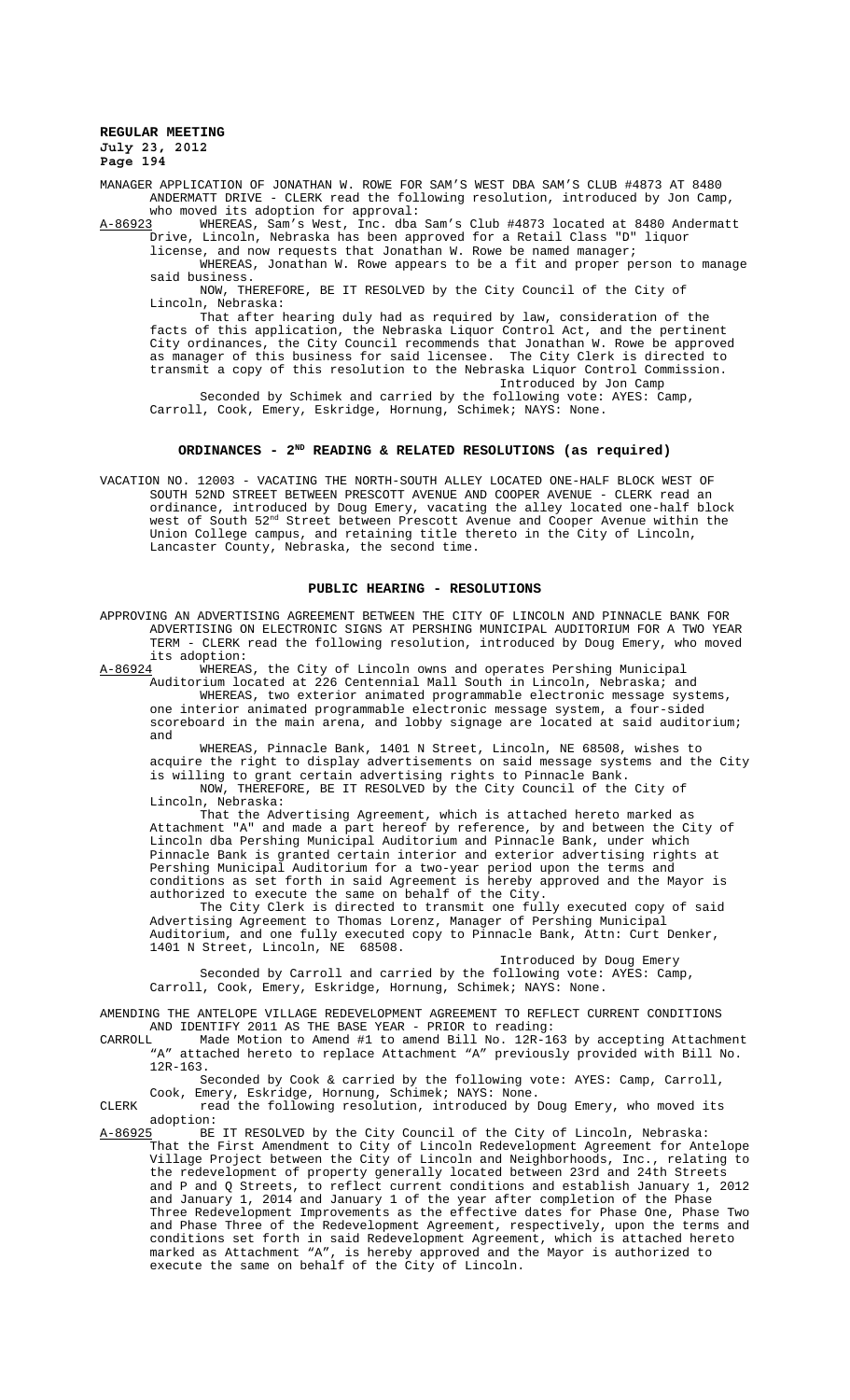The City Clerk is directed to transmit one fully executed original of said Agreement to Wynn Hjermstad, Urban Development Department, for transmittal to Neighborhoods, Inc.

Introduced by Doug Emery Seconded by Carroll and carried by the following vote: AYES: Camp, Carroll, Cook, Emery, Eskridge, Hornung, Schimek; NAYS: None.

MISC. NO. 12006 - DECLARING THE HOLDREGE/IDYLWILD REDEVELOPMENT AREA AS BLIGHTED AND SUBSTANDARD IN AN ESTIMATED 7 ACRES GENERALLY BETWEEN NORTH 34TH AND NORTH 37TH STREET, FROM HOLDREGE STREET SOUTH TO APPLE STREET - CLERK read the following resolution, introduced by Doug Emery, who moved its adoption:<br>A-86926 WHEREAS, it is desirable and in the public interest that

WHEREAS, it is desirable and in the public interest that the City of Lincoln, Nebraska, a municipal corporation and a city of the primary class, undertake and carry out urban redevelopment projects in areas of the City which are determined to be substandard and blighted and in need of redevelopment; and

WHEREAS, Chapter 18, Article 21, Nebraska Reissue Revised Statutes of 1943, as amended, known as the Community Development Law, is the urban renewal and redevelopment law for the State of Nebraska and prescribes the requirements and procedures for the planning and implementation of urban redevelopment projects; and

WHEREAS, the City in accordance with its Home Rule Charter and the laws of the State of Nebraska applicable to cities of the primary class has duly prepared and approved a general plan for the development of the City known as its Comprehensive Plan, all as required by Section 18-2110, R.R.S. 1943; and

WHEREAS, this Council has received and duly considered evidence relating to the present condition of the Holdrege/Idylwild Redevelopment Area, generally between North 34th Street and North 37th Street from Holdrege Street south to Apple Street, as shown and described on Attachment "A" (entitled Holdrege/Idylwild Redevelopment Area Blight and Substandard Determination Study); and

WHEREAS, this Council has received and duly considered other evidence, including evidence relating to the scope and limitations of the nearby redevelopment plans in the area, and the inability of the other plans to effectively remedy the substandard and blighted conditions;

WHEREAS, Article 8, Section 12 of the Constitution of the State of Nebraska requires that said area must be found to be both substandard and blighted in order for tax increment financing to be used in said area; and

WHEREAS, Section 18-2109, R.R.S. 1943, as amended, requires that prior to the preparation by the City of an urban redevelopment plan for a redevelopment project for the Holdrege/Idylwild Redevelopment Area, this Council as governing body of the City, by resolution, after review and recommendation from the Lincoln City Lancaster County Planning Commission, find and determine that said area is both a substandard and blighted area as defined in said Community Development Law, and in need of redevelopment; and

WHEREAS, on June 15, 2012, notice of public hearing was mailed, postage prepaid, to the president or chairperson of the governing body of each county, school district, community college, educational service unit, and natural resource district in which the real property subject to such plan is located and whose property tax receipts would be directly affected and to all registered neighborhood associations located in whole or in part within a one mile radius of the area to be redeveloped setting forth the time, date, place, and purpose, of the public hearing to be held on June 27, 2012, before the Lincoln City - Lancaster County Planning Commission regarding the proposed determination that the Holdrege/Idylwild Redevelopment Area be declared a blighted and substandard area as defined in the Nebraska Community Development Law, a copy of said notice and list of said registered neighborhood associations having been attached hereto as Attachment "B" and "C" respectively; and

WHEREAS, the Lincoln City-Lancaster County Planning Commission on June 27, 2012 recommended that the Holdrege/Idylwild Redevelopment Area be found to be both a substandard and blighted area as defined in said Community Development Law and the evidence demonstrates that said Holdrege/Idylwild Redevelopment Area as shown and described on Attachment "A" constitutes both a substandard and blighted area as defined in said Community Development Law, which area is in need of redevelopment.

WHEREAS, on July 6, 2012 a notice of public hearing was mailed, postage prepaid, to the foregoing governing bodies and registered neighborhood associations setting forth the time, date, place, and purpose of the public hearing before the City Council to be held on July 23, 2012 regarding the proposed determination that the Holdrege/Idylwild Redevelopment Area be declared a blighted and substandard area as defined in the Nebraska Community Development Law, a copy of said notice having been attached hereto as Attachment "D"; and

WHEREAS, on July 6, 2012 and July 13, 2012 a notice of public hearing was published in the Lincoln Journal Star newspaper, setting forth the time, date, place, and purpose of the public hearing to be held on July 23, 2012 regarding the proposed determination that the Holdrege/Idylwild Redevelopment Area be declared a blighted and substandard area as defined in the Nebraska Community Development Law, a copy of such notice having been attached hereto and marked as Attachment "E"; and

WHEREAS, on July 23, 2012 in the City Council Chambers of the County City Building, 555 South 10th Street, Lincoln, Nebraska, the City Council held a public hearing relating to the proposed determination that the Holdrege/Idylwild Redevelopment Area be declared a blighted and substandard area as defined in the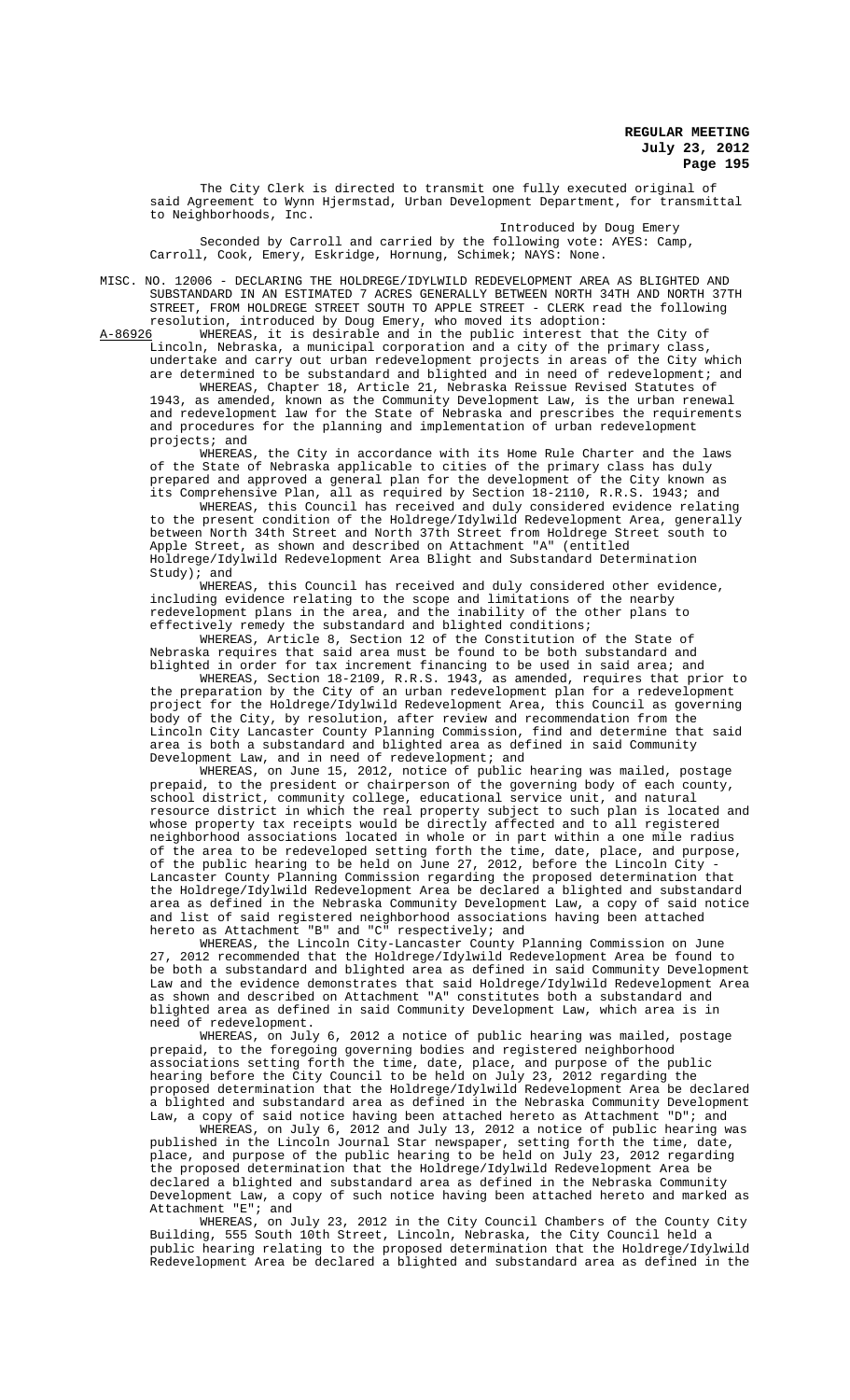> Nebraska Community Development Law and all interested parties were afforded at such public hearing a reasonable opportunity to express their views respecting said proposed plan; and

WHEREAS, the City Council has duly considered all statements made and materials submitted relating to said proposed determination.

NOW, THEREFORE, BE IT RESOLVED by the City Council of the City of Lincoln, Nebraska:

1. That it is hereby found and determined that substandard and blighted conditions exist as set forth and discussed in Attachment "A" (entitled Holdrege/Idylwild Redevelopment Area Blight and Substandard Determination Study) attached hereto and incorporated herein as though fully set forth verbatim.<br>2. That it is hereby found and determined that the Holdrege/Idvlw

That it is hereby found and determined that the Holdrege/Idylwild Redevelopment Area as shown and described on Attachment "A", constitutes both a substandard and blighted area as defined by subsections (10) and (11), respectively, of Section 18-2103, R.R.S. 1943, as amended, and that said area is in need of redevelopment.<br>3. That it is l

That it is hereby found and determined that said area is an eligible site for redevelopment projects under the provision of Chapter 18, Article 21, Nebraska Revised Statutes of 1943, as amended.

4. That the elimination of said substandard and blighted conditions under the authority of the Community Development Law is found to be a public purpose and in the public interest.<br>5. That such substandard

That such substandard and blighted conditions are beyond remedy and control solely by regulatory process and the exercise of police power and cannot be dealt with effectively by the ordinary operations or private enterprise without the aid provided by the Community Development law, specifically including Tax Increment Financing.

BE IT FURTHER RESOLVED that the Department of Urban Development as the duly designated community development agency for the City of Lincoln is hereby authorized and directed to immediately proceed with the preparation of a new redevelopment plan and associated projects for the Holdrege/Idylwild Redevelopment Area, which plan shall be prepared in accordance with the requirements and procedures of said Chapter 18, Article 21, for ultimate review and consideration by this Council.

Introduced by Doug Emery Seconded by Carroll and carried by the following vote: AYES: Camp, Carroll, Cook, Emery, Eskridge, Hornung, Schimek; NAYS: None.

# ORDINANCE -  $3^{RD}$  READING & RELATED RESOLUTIONS (as required)

AMENDING THE PAY SCHEDULE FOR A CERTAIN EMPLOYEE GROUP BY ADJUSTING THE HOURLY PAY RANGE SCHEDULE AND SCHEDULES OF ANNUAL, MONTHLY, BIWEEKLY AND HOURLY PAY RANGE EQUIVALENTS FOR EMPLOYEES OF THE CITY OF LINCOLN WHOSE CLASSIFICATIONS ARE ASSIGNED TO PAY RANGES PREFIXED BY THE LETTER "X" TO BE EFFECTIVE AUGUST 11, 2011 - CLERK read an ordinance, introduced by Jonathan Cook, adopting pay schedules of pay ranges for employees of the City of Lincoln, Nebraska whose classifications are assigned to pay ranges prefixed by the letter "X" and repealing Ordinance No. 19555, passed by the City Council on June 13, 2011, the third time.

COOK Moved to pass the ordinance as read.

Seconded by Carroll and carried by the following vote: AYES: Camp, Carroll, Cook, Emery, Eskridge, Hornung, Schimek; NAYS: None. The ordinance, being numbered **#19743**, is recorded in Ordinance Book #27, Page .

- VACATION NO. 12001 AMENDING ORDINANCE NO. 19729, PASSED BY THE CITY COUNCIL ON JUNE 18, 2012, TO INCLUDE THE METES AND BOUNDS LEGAL DESCRIPTION OF THE VACATED RIGHT-OF-WAYS WHICH WAS INADVERTENTLY NOT ATTACHED TO THE ORDINANCE - CLERK read an ordinance, introduced by Jonathan Cook, amending Ordinance No. 19729 (Vacation 12001) passed by the City Council on June 18, 2012, vacating a portion of 4th Street right-of-way, a portion of R Street right-of-way, a portion of the east/west alley in Blocks 266, 267 and 268, Original Plat of Lincoln, to include the metes and bounds legal description to said Ordinance, the third time.
- COOK Moved to pass the ordinance as read. Seconded by Carroll and carried by the following vote: AYES: Camp, Carroll, Cook, Emery, Eskridge, Hornung, Schimek; NAYS: None.

The ordinance, being numbered **#19744**, is recorded in Ordinance Book #27, Page .

- APPROVING A SUBLEASE AGREEMENT BETWEEN THE CITY OF LINCOLN AND EXPERIENCE WORKS AT 1010 N STREET, FOR JOB TRAINING AND EMPLOYMENT SERVICES UNDER THE WORKFORCE INVESTMENT ACT, FOR A TERM OF JULY 1, 2012 THROUGH JUNE 30, 2013 - CLERK read an ordinance, introduced by Jonathan Cook, accepting and approving the Sublease Agreement between the City of Lincoln and Experience Works for the sublease of office space to Experience Works at the One Stop Career Center, 1010 N Street, Lincoln, Nebraska, to provide job training and employment services under the Workforce Investment Act, the third time.
- COOK Moved to pass the ordinance as read. Seconded by Carroll and carried by the following vote: AYES: Camp, Carroll, Cook, Emery, Eskridge, Hornung, Schimek; NAYS: None.

The ordinance, being numbered **#19745**, is recorded in Ordinance Book #27, Page .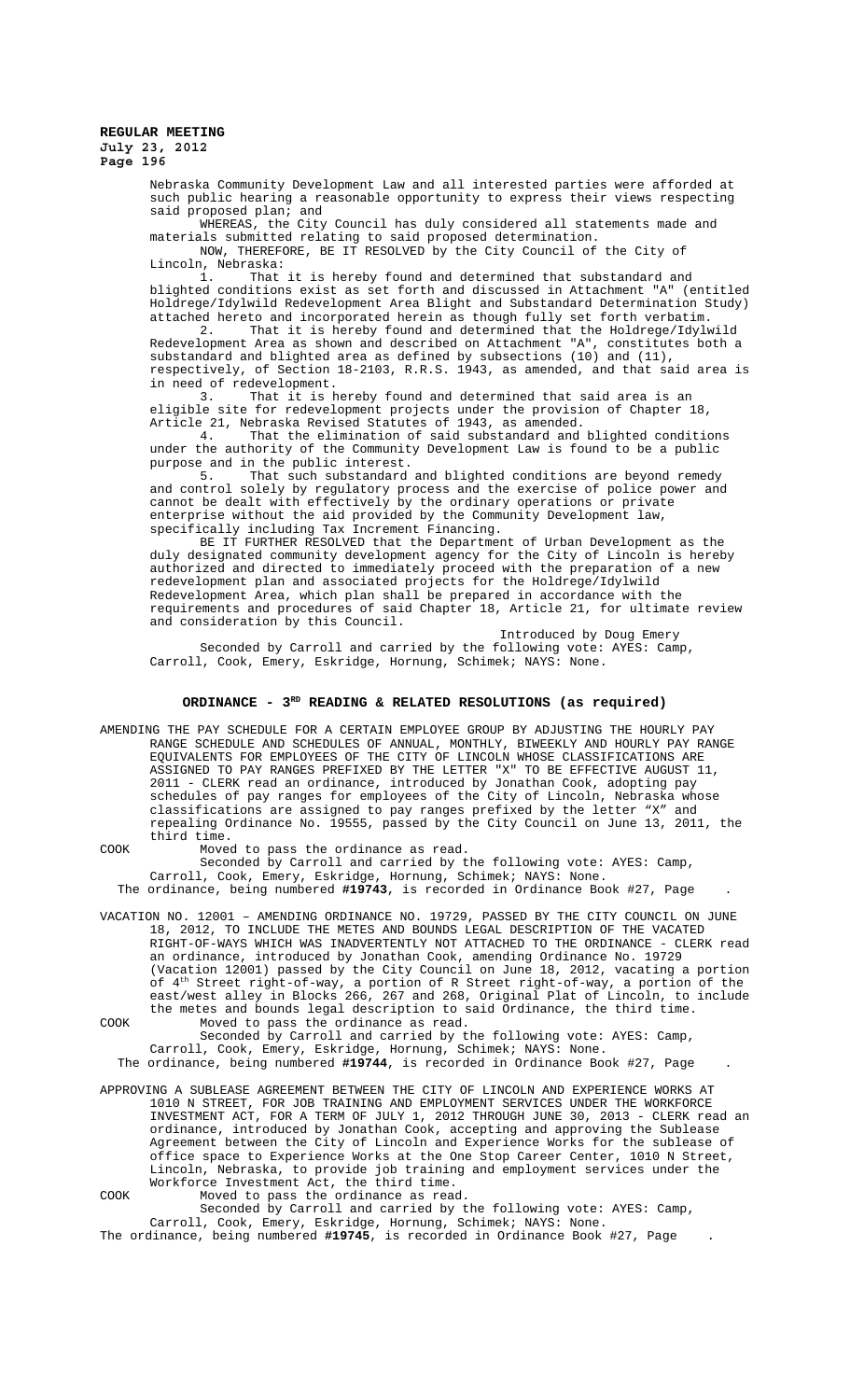APPROVING A REAL ESTATES SALES AGREEMENT BETWEEN THE CITY OF LINCOLN AND THE HOUSING AUTHORITY OF THE CITY OF LINCOLN FOR THE SALE OF BLIGHTED AND SUBSTANDARD PROPERTY GENERALLY LOCATED AT 2948 STARR STREET FOR THE NORTHEAST HIGH SCHOOL BUILD PROGRAM - CLERK read an ordinance, introduced by Jonathan Cook, approving the Real Estate Sales Agreement between the City of Lincoln and the Housing Authority of the City of Lincoln authorizing the sale of surplus property generally located at 2948 Starr Street, the third time.

COOK Moved to pass the ordinance as read. Seconded by Carroll and carried by the following vote: AYES: Camp, Carroll, Cook, Emery, Eskridge, Hornung, Schimek; NAYS: None.

The ordinance, being numbered **#19746**, is recorded in Ordinance Book #27, Page .

CHANGE OF ZONE NO. 12003 – AMENDING ORDINANCE NO. 19713, PASSED BY THE CITY COUNCIL ON MAY 21, 2012, TO CORRECT THE LEGAL DESCRIPTION PROVIDED FOR CHANGE OF ZONE NO. 12003 FROM I-1 INDUSTRIAL DISTRICT TO P PUBLIC USE DISTRICT ON PROPERTY GENERALLY LOCATED IN WEST HAYMARKET FROM NORTH 1ST STREET TO NORTH 7TH STREET AND M STREET TO Y STREET - CLERK read an ordinance, introduced by Jonathan Cook, amending Ordinance No. 19713 (Change of Zone 12003) passed by the City Council on May 21, 2012, for a change of zone from I-1 Industrial District to P Public Use District, to amend Section 1 to correct a Section number in paragraph 1 and a Lot number in paragraph 3 for the property generally located in West Haymarket from North  $1^{\text{st}}$  Street to North  $7^{\text{th}}$  Street and M Street to Y Street, the third time.

COOK Moved to pass the ordinance as read.

Seconded by Carroll and carried by the following vote: AYES: Camp,

Carroll, Cook, Emery, Eskridge, Hornung, Schimek; NAYS: None. The ordinance, being numbered **#19747**, is recorded in Ordinance Book #27, Page .

# ORDINANCES - 1<sup>st</sup> READING & RELATED RESOLUTIONS (as required)

- AMENDING SECTIONS 9.20.050 AND 10.14.460 OF THE LINCOLN MUNICIPAL CODE RELATING TO DISTURBING THE PEACE AND UNNECESSARY NOISE FROM MOTOR VEHICLES, RESPECTIVELY, TO TRANSFER THE REGULATION OF SOURCES OF MUSIC IN PUBLIC STREETS, ALLEYS, OR OTHER PUBLIC PLACES FROM SECTION 9.20.050, DISTURBING THE PEACE, TO SECTION 10.14.460, UNNECESSARY NOISE FROM MOTOR VEHICLES, TO AMEND THE PENALTY FOR VIOLATION OF SECTION 9.20.050 TO CORRESPOND TO STATE STATUTE AND TO SPECIFY THE PENALTY FOR VIOLATION OF SECTION 9.20.050 IN THAT SECTION; AND AMENDING SECTION 9.20.100 OF THE LINCOLN MUNICIPAL CODE RELATING TO MINIMUM PENALTIES TO DELETE A REPETITIOUS REFERENCE TO THE MINIMUM FINE FOR DISTURBING THE PEACE - CLERK read an ordinance, introduced by Carl Eskridge, amending Section 9.20.050 and 10.14.460 of the Lincoln Municipal Code relating to Disturbing the Peace and Unnecessary Noise from Motor Vehicles, respectively, to transfer the regulation of sources of music in public streets, alleys, or other public places from Section 9.20.050, Disturbing the Peace, to Section 10.14.460, Unnecessary Noise From Motor Vehicles, to amend the penalty for violation of Section 9.20.050 to correspond to state statute and to specify the penalty for violation of Section 9.20.050 in that section; amending Section 9.20.100 of the Lincoln Municipal Code relating to minimum penalties to delete a repetitious reference to the minimum fine for disturbing the peace; and repealing Sections 9.20.050, 9.20.100 and 10.14.460 of the Lincoln Municipal Code as hitherto existing, the first time.
- AMENDING CHAPTER 9.16 OF THE LINCOLN MUNICIPAL CODE RELATING TO OFFENSES AGAINST PUBLIC DECENCY BY AMENDING SECTION 9.16.030 DEFINING TOXIC COMPOUNDS; AMENDING SECTION 9.16.035 DEFINING PARAPHERNALIA; AMENDING SECTION 9.16.110 RELATING TO THE UNLAWFUL USE OF TOXIC COMPOUNDS TO CLARIFY THAT A TOXIC COMPOUND COULD BE INTRODUCED INTO THE HUMAN SYSTEM BY OTHER MEANS THAN CURRENTLY SET FORTH IN THE SECTIONS; AND AMENDING SECTION 9.16.140 TO MAKE THE PENALTY COMPARABLE WITH STATE STATUTE - CLERK read an ordinance, introduced by Carl Eskridge, amending Chapter 9.16 of the Lincoln Municipal Code relating to Offenses Against Public Decency by amending Section 9.16.030 defining toxic compounds; amending Section 9.16.035 defining paraphernalia; amending Section 9.16.110 relating to the unlawful use of toxic compounds to clarify that a toxic compound could be introduced into the human system by other means than currently set forth in the sections; amending Section 9.16.140 to make the penalty comparable with state statute; and repealing Sections 9.16.030, 9.16.065, 9.16.100, and 9.16.140 of the Lincoln Municipal Code as hitherto existing, the first time.
- APPROVING THE FIRST STREET AND HIGHWAY 2 DEVELOPMENT AND CONDITIONAL ZONING AGREEMENT BETWEEN SHARON Y. SCHWARTZ AND MARLYN SCHWARTZ, JEFFREY T. COLSON AND LANETTE COLSON, AND THE CITY OF LINCOLN TO CONDITIONALLY ALLOW THE DEVELOPMENT OF PROPERTY LOCATED AT FIRST STREET AND HIGHWAY 2 (CHENEY) TO BE LIMITED TO MINI-WAREHOUSING SHOULD THE PROPERTY BE RE-ZONED FROM AG AGRICULTURAL DISTRICT AND R-2 RESIDENTIAL DISTRICT TO H-3 HIGHWAY COMMERCIAL DISTRICT. (RELATED ITEMS: 12R-95, 12-48) (ACTION DATE: 6/4/12) (5/21/12 - P.H. CON'T TO 6/4/12) (6/4/12 - PLACED ON INDEFINITE PENDING) (7/16/12 - REMOVED FROM PENDING TO HAVE P.H. ON 7/30/12 W/ACTION ON 8/6/12) (RELATED ITEMS: 12R-95, 12-48, 12-87) (ACTION DATE:  $8/6/12$ ).